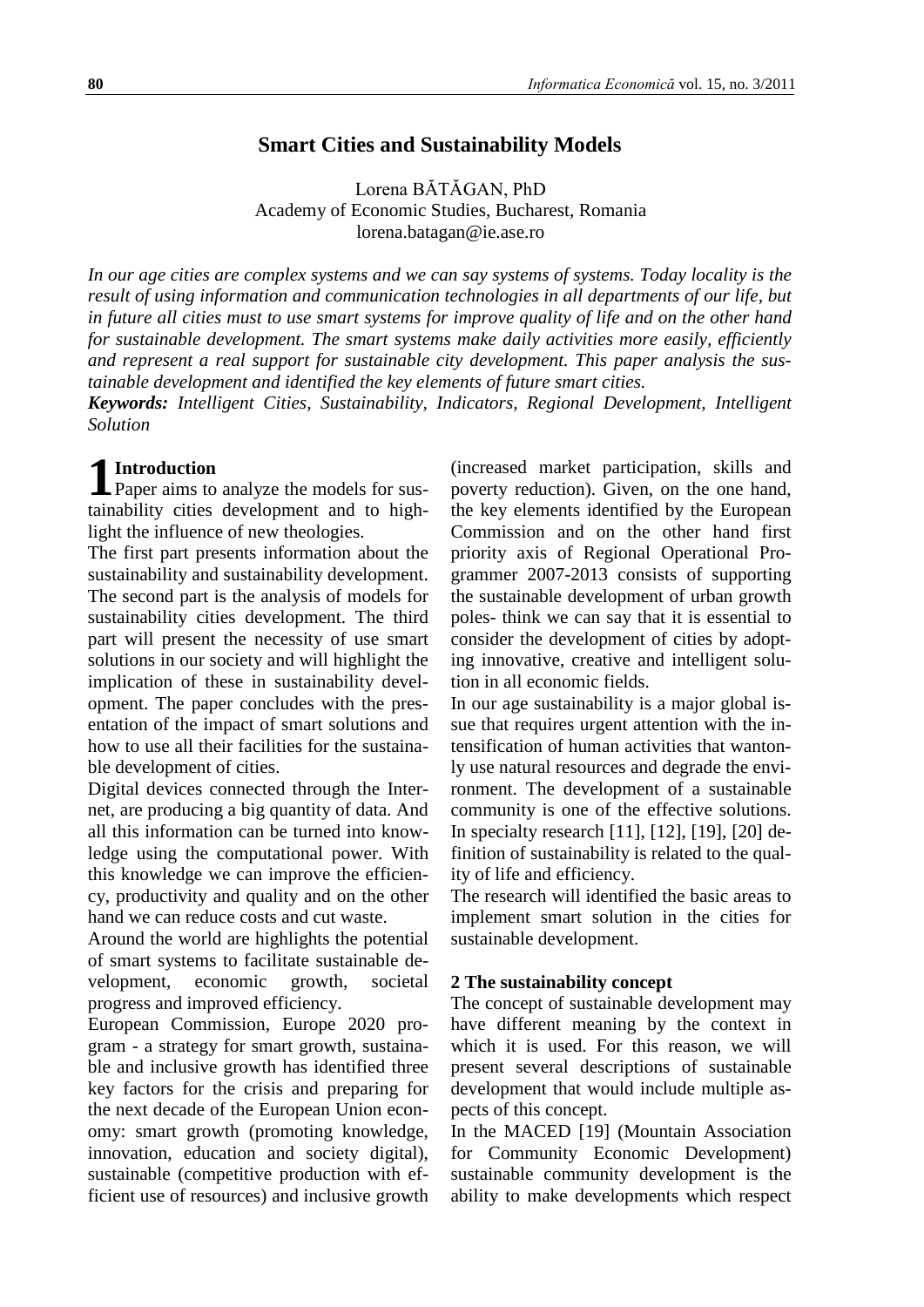the relationship between the three elements: economy, ecology, and equity. So, we can say that the city sustainability is a multidimensional concept that includes economic, social and political dimensions.

To define sustainable development is better to start from Brundtland commission's report [20], which discus this concept. The main idea is that the sustainable development is the kind of development, which satisfies the current needs without endangering the future generations to satisfy their own. This definition of sustainable development is the most frequently use in literature.

The sustainable development has in view the economic and social development but without disturb the environmental protection. The definition presented in the report of the Brundtland commission contains two essential concepts:

- 1) the concept of needs for everybody but especially the needs of the world's poor, which should be given priority;
- 2) the idea of limitations, if we start from the effect of technologies progress we will say

that we don't have limits, but on the other hand we must to have in view the ability of the environment to satisfy present and future needs.

In our society is evidence that human activity has caused unprecedented environmental change, and population growth will soon stress the world's natural resources to the breaking point. Global warming, air pollution, land degradation, declining per-capita availability of fresh water, food shortages, and reduced biodiversity are some of the starkest challenges and hear we found some limitations. Top priorities for cities include sustaining water, energy, and food supplies, managing water and reducing greenhouse gas emission.

The sustainable development concept has three urgent goals (Figure 1):

- a) to improve quality of life it is the goal of development,
- b) to live in accordance with the limits of the environment – it is the goal of sustainability,
- c) to invest in technological progress.



# Sustainable development

**Fig. 1.** Goals of sustainable development

We can say that the goals of sustainable development are the same with the objectives of smart cities. We need to invest in our lo-

cality for improve quality of life. In smart cities technical progress is the support for a less consume of resources.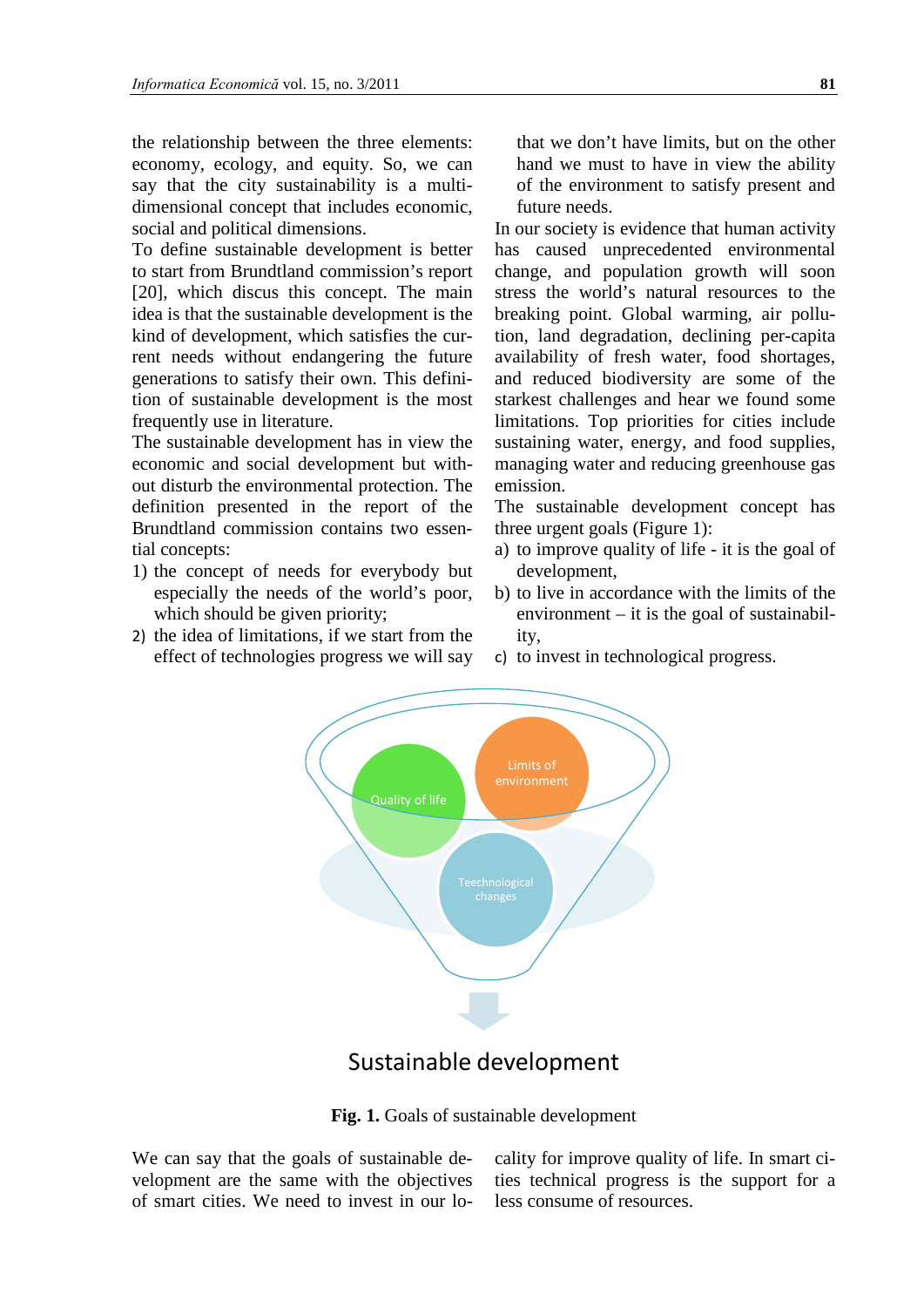Cities have become the focal points of sustainable development because represents major consumers and distributors of goods, services and on the other hand because of a large number of citizens. In our age, many cities tend to be large consumers of goods and services, but they don't have in view the limits of resources and technical progress.

#### **3 Sustainability models**

In literature we find different type of models, but before start to discuss about it we can split them in economical suitability and ecological sustainability.

For the beginning in economical sustainability we must to say that the key assumption is that natural capital (fuels, minerals, etc) can be substituted by man-made capital in some extent (machines, buildings, knowledge, etc). The analysis is better to start with the essential assumption involved in the Solow/Hartwick approach. According to the definition formulated by them, we should think of sustainability as an investment problem, in which we must use returns from the use of natural resources to create new opportunities of equal or greater value. In this theory [10] if, for example, we cut down forests but build factories, we have a good result if the economic value of the new solution exceeds the economic value of the forests. In this theory the consumption is the most important indicator of welfare and on the other hand the amount of investment in produced capital (buildings, roads, knowledge stocks, etc.) that is needed to exactly offset use of nonrenewable resources [4].

In ecological sustainability the key assumption is that natural capital (fuels, minerals, etc) are not substituted by man-made capital (machines, buildings, knowledge, etc). In this case [15] we must to calculate the area required to produce the resources consumed and to assimilate the wastes generated by the investment in produced capital. But this model has two problems. The first is the difficulty to quantify diverse resources as the unit of land area and second problem is that not all of resources are substitutable.

Using the hybrid model from economical and

ecological sustainability models Chang in 2010 highlight that are both individually necessary but insufficient conditions for sustainable development. The hybrid model suggests how much should be invest in manmade capital so as to keep consumption per capita constant. But this model shows that economical sustainability and ecological sustainability are both individually necessary but insufficient conditions for sustainable development.

We must to have in view the satisfaction who is one of the base elements of improve the quality of life.

$$
sY = \left(\frac{\alpha}{g_A + g_S + \alpha}\right)(Y_R - a)R + nK
$$

where:

R - is an exhaustible resource like oil;

- $\bullet$   $\alpha$  is the parameter associated with renewable capital;
- YR is the marginal productivity of nonrenewable capital;
- a is the cost of using non-renewable capital;
- $n is$  the higher the population growth rate;
- $g<sub>s</sub>$  is the rate of satisfaction;
- $g_A$  is the rate of technical progress.

This equation suggests how much should be invest in man-made capital so as to keep consumption per capita constant and the increase of satisfaction in the same time. While the rate of technical progress and the rate of satisfaction are growing fast, we need to invest less.

If an economy has positive population growth rate, constant level of technology and less satisfaction (n > 0,  $g_A = 0$ ,  $g_S < 0$ ), then the amount of investment in man-made capital needed to maintain per capita output at the current period level is more than the total Hotelling rents  $(YR - a)R -$  the maximum rent that could be obtained while emptying the stock resource [4].

If an economy has constant population, positive technological progress and the positive satisfaction growth rate (n = 0,  $g_A > 0$ ,  $g_S$ >0), then the amount of investment in manmade capital needed to maintain per capita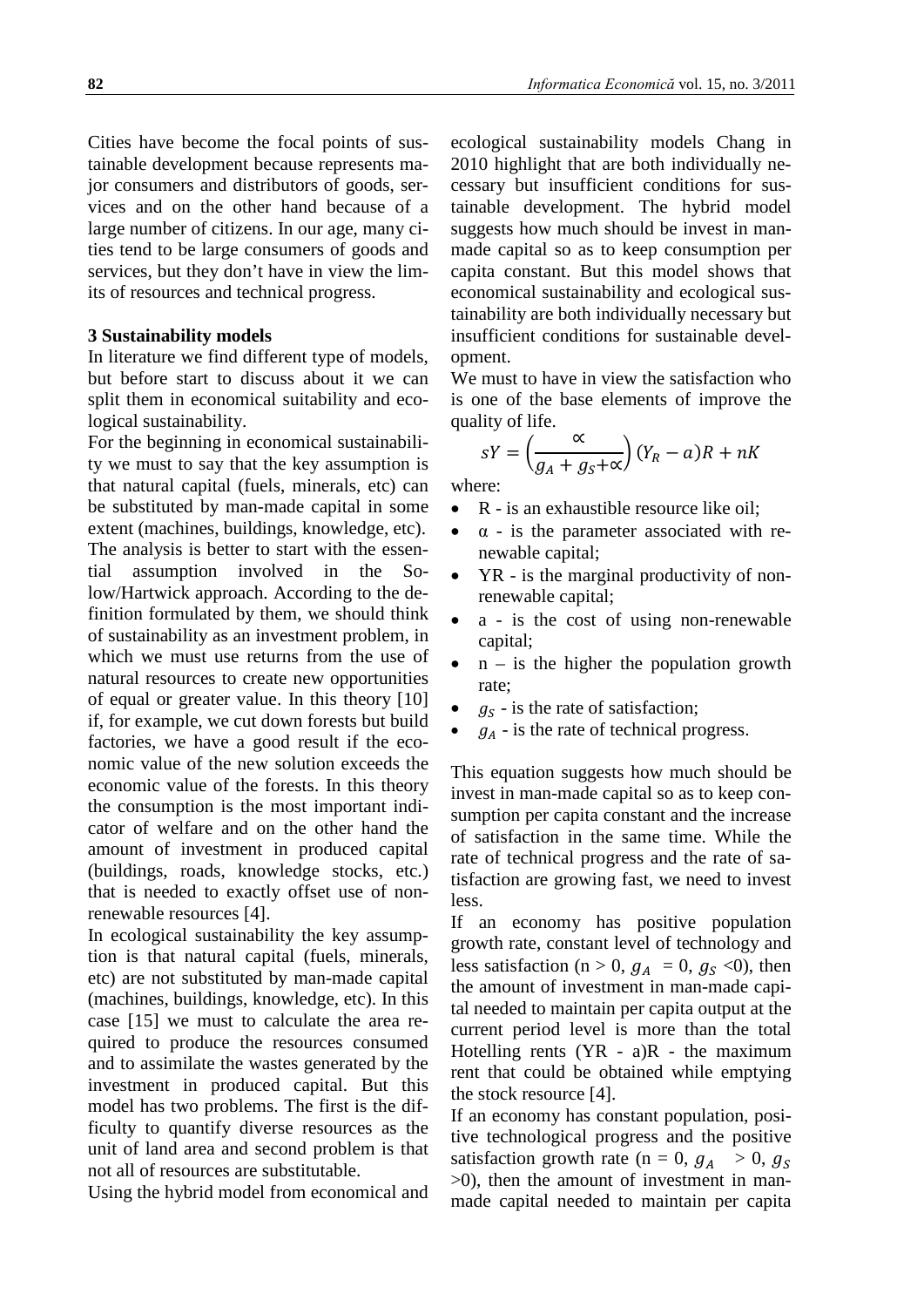output at the current period level is less than the Hotelling rents.

So we can say that cities with high rate of population growth and slow technical progress often face decreasing consumption per capita and satisfaction and have severely degraded environment. On the other part economies with positive population growth, technological progress and satisfaction progress could be a good solution for our society.

Having in view these models we can say that for a sustainability development we must to use less the non renewable resources and to produce using the smart solutions new resources. All of this will improve the quality of life which is the most important goal of our society.

### **4 Smart systems**

The smart system represents a real support for an urban development which will generate a sustainable development of our cities. To improve the quality and performance of cities is recommended to involve all interested parties to implement efficiently smart systems. The city development depends on the hand by efficiently use of non renewable resource thought smart solutions and on the other hand by efficient use of smart solutions to produce renewable resource. In many countries the telecommunications systems infrastructure currently exists, but isn't use to the real value.

About 65% of the world population will be urban until 2025 [6], [7], [8]. Problems due to urbanization are becoming increasingly important and require smart solutions especially in the areas that are considered primary. Using smart systems to improve the quality of life of citizens, but also and more efficient consumption of natural resources deemed to be limited.

Research has focused on the study areas (Figure 2): education, health, transport and public administration.



**Fig. 2.** The core systems of the smart city

Applications for an intelligent educational system are:

- data systems that collect, integrate, analyze and present information on key performance factors such as presence, knowledge and assessment criteria for school transfers;
- education cluster to involve all stakeholders in the educational preparation of future generations;
- using cloud computing in schools each pupil or student can access the most advanced educational content, software and computing resources and storage.

Changes that occur each time and complexity of electronic technology society that uses a new type of electronic communication devices have resulted in continued growth in the volume [14], diversity and service activities carried out in any field.

The existences of an intelligent educational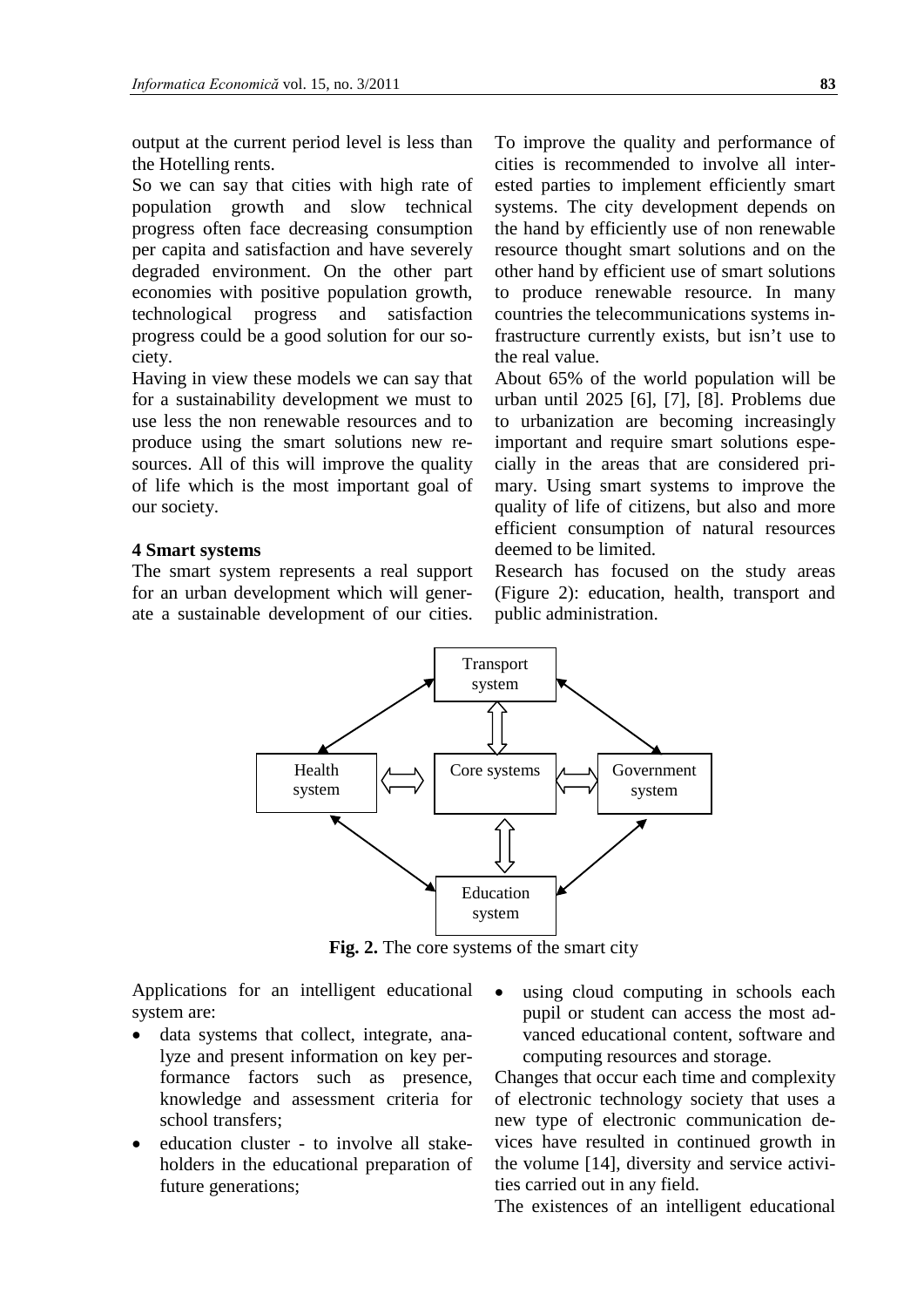system - focuses on the efficient use of existing infrastructure and modernize it where is necessary - considered crucial during an economic crisis when funds are needed for education [5]. But most importantly, a comprehensive education should refocus learning on the two key components of any system of education: student and teacher.

Through a smart educational system, according to the latest data published by IBM in 2010, [21], teachers can analyze student data electronically - from academic results, to information on mobility and presence. This information will help teachers identify individual student needs and to individualize instruction as to improve the process of their results, while retaining confidentiality. Smart systems are also ensuring that universities do not bear alone the burden of education but also to other interested parties.

An intelligent educational [22] system is based on three elements: interconnection (a resource sharing technology education), instrumentation (accumulation of necessary data) and intelligence (making decisions that enhance the learning process).

Applications for an intelligent transportation system are:

- Intelligent traffic management system;
- Intelligent system for the collection of all fees related to motor vehicles.

In Bari for example, using a smart application installed on fishing boats, local fishermen can immediately determine local fish markets. Directly from the boats, using touch screen systems, fishermen enter the type of fish and send it to markets [1].

Other examples for intelligent transport system [2]: a smart traffic system helped the city of Stockholm reduce traffic by 20%, reduce emissions by 12% and increase public transportation, in Singapore was introduced a smart card for all transport payments. So, we have the same card for parking, car tax and transport In Singapore, introducing a Smart Card for all payments were merged which means parking, car tax and transport.

The smarter solution to healthcare is one that uses information to create real insight into patient care and organizational performance.

Healthcare providers, researchers and directors can work smarter by creating an electronic view of patient data. They can get real time visibility into how their operations are running. And they can use wider ranging sample data to achieve more medical breakthroughs.

Applications for an intelligent health system are:

- Intelligent system for data integration and its focus on the patient, so that each person have their own information and have access to a team of specialists who can work across the network. Electronic medical record - eliminating paper records made to reduce medical errors and improve efficiency;
- Intelligent system that connects doctors, patients and insurance companies;
- Electronic Bulletin of medical;
- Programming visit / consultation to electronic medical.

University Hospital Motol in Prague [13] one of the largest health institutions in the Czech Republic completed the first implementation of Grid Medical Archive Solution Europe: a system that provides secure storage and archiving solution for the patients' medical records least 10 years.

Sainte-Justine Hospital in Quebec [22] are using automatic procedures for gathering, managing and updating critical data for research, often scattered in different departments.

Spain Public Health Service [2] has implemented a regional integrated system that allows patients to go to several health centers in the region, with the certainty that that doctor has access to the complete and updated patient data, thus making treatment faster and more accurately.

For a smart city we have need smart public services which improve the collaborating across departments and with communities. Across an entire world have many examples of smart solutions in public services for improve the quality and increases the benefits of citizens.

In the United Kingdom and Singapore, governments are educating citizens about mul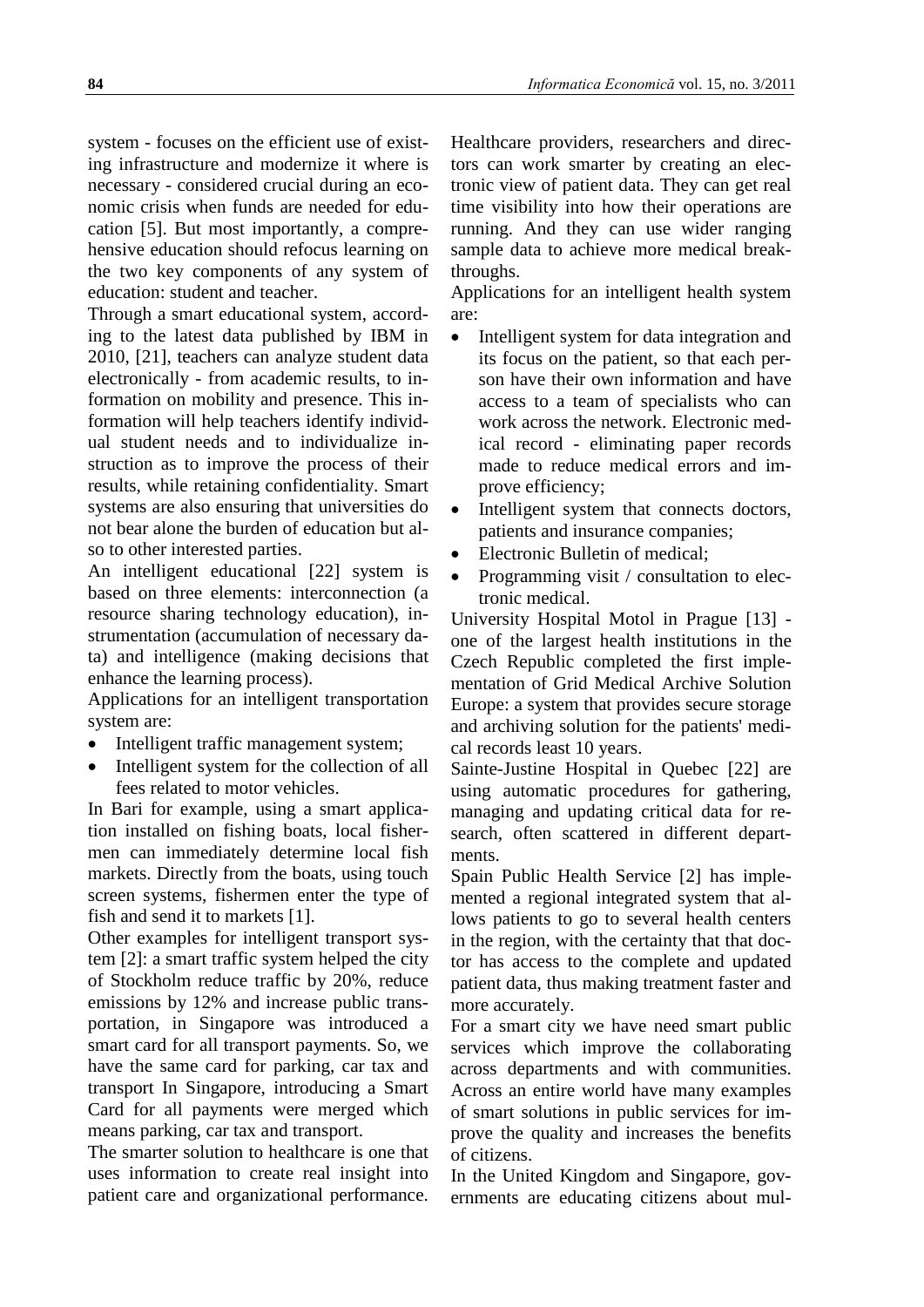tiple ways to obtain services and encouraging them to use new technologies [21].

Smarter government means collaborating across departments and with communities, helping to promote economic growth and at the most important level making operations and services truly citizen-centric.

Applications for government services:

- Intelligent systems for processing documents within the government;
- Intelligent system takeover suppliers' invoices, payment of taxes, public procurement tender for access to government services, business forms online;
- Electronic information services for citizens.

Through collaborating of all departments with communities the activities will become more transparent and accountable, the g can manage resources more effectively, and to give citizens access to information about decisions that affect their lives. Thought smart application each employee can to work with the same versions of documents.

#### **5 Conclusions**

The use efficient the resource using the smart solutions for a quality life is the main goal for sustainability development and four future cities. Our society today is more interconnected, intelligent and the non-renewable resource is positioned in the middle of it, because everybody tries to don't use this resource or to use efficiently this. In our age the sustainable development depends on the access to more and smarter solution. For smart and sustainable growth of a city is important to promoting a use more efficient of resource, a competitive economy and an economy base on knowledge and innovation. Having in view the models of sustainability we can say that for cities development we must to use efficiently the smart solutions. This will determinate less consume of non renewable resources and in the same time increases the produce of new resources like solar energy. All of this will improve the quality of life and the efficiency which are related with the definition of sustainability.

We can resume our research that for sustai-

nability development of cities in our day we must to use smart solution.

#### **Acknowledgment**

This work was supported from the European Social Fund through Sectored Operational Programmer Human Resources Development 2007- 2013, project number PO-SDRU/89/1.5/S/59184"Performance and excellence in postdoctoral research in Romanian economics science domain".

#### **References**

- [1] N.Y. Armonk, (2010, July 2) Italy's University of Bari Uses IBM System z Cloud to Help Local Fisherman Auction Day's Catch While Still at Sea, *IBM Corporation* , [Online], Available at: http://www-03.ibm.com/press/us/en/pressrelease/320 51.wss [Accessed 26 July 2011].
- [2] B. S. Begawan, B. Darussalam, (2010, August 3) Let's Build a Smart Planet: Smarter Cities, *IBM Japan Green ICT Seminar*, 2010 [Online], Available at: http://aimp.apec.org/Documents/2010/TE L/TEL42-DSG-WKSP2/10\_tel42\_dsg\_wksp2\_004.pdf

[Accessed 26 July 2011].

- [3] L. Bourdeau-Lepage, D. Kolarova, "Knowledge Society and Transition Economies", *Romanian Journal of Regional Science*, Vol. 2, No. 2, 2008, pp. 53-79
- [4] Y. Chang, (2010, May 3) Economic Models for Sustainable Urban Development, *Division of Economics and RSIS*, [Online], Available at: http://www.globaltechalliance.org/Presen tation%20slides/ChangYoung Ho%20(NTU)%20Economic%20Models %20for%20Sustainable%20Urban%20De velopment%20[Compatibility%20Mode].pdf [Accessed 26 July 2011].
- [5] S. Choenni, R. Walker, R. Bakker, W. Baets, "E-learning as a vehicle for knowledge management", *14th International Conference of Applications of Prolog INAP2001*, The University of Tokyo, Sanjo Conference Hall, Japan, Oct 20-22,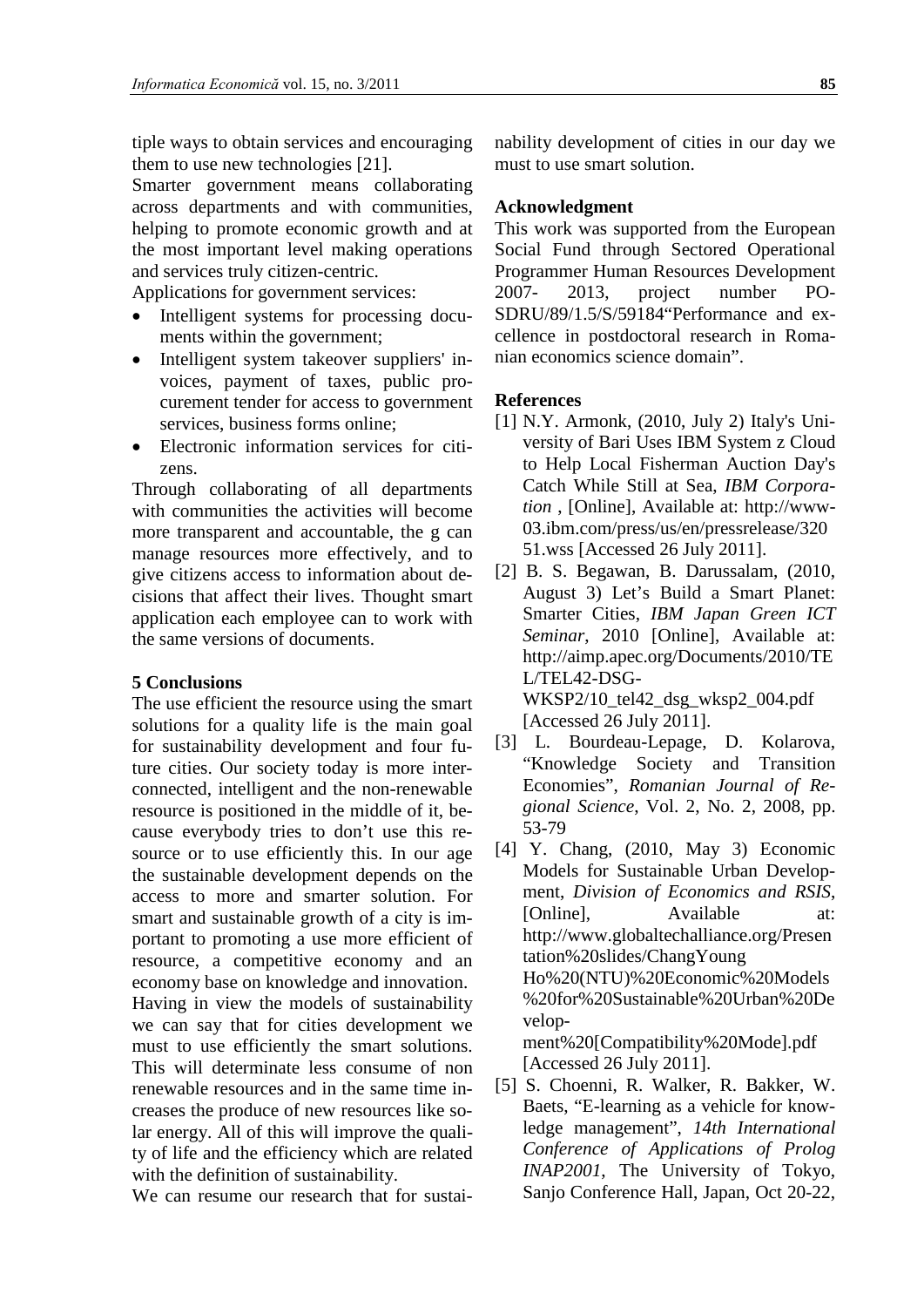2001.

- [6] S. Dirks, C. Gurdgiev and M. Keeling, (2010, May 10) "How cities can optimize their systems for the talent-based economy," *Copyright IBM Corporation* 2010 [Online], Available at: http://public.dhe.ibm.com/common/ssi/e cm/en/gbe03348usen/GBE03348USEN. PDF
- [7] S. Dirks, M. Keeling and J. Dencik, "IBM How Smart is your city? Helping cities measure progress," *Global Business Services Government Executive Report IBM Institute for Business Value Copyright IBM Corporation*, 2009, [Online]. Available at: http://public.dhe.ibm.com/ common/ssi/ecm/en/gbe03248usen/GBE032 48USEN.PDF [Accessed 26 July 2011].
- [8] S. Dirks, M. Keeling, "A vision of smarter cities How cities can lead the way into a prosperous and sustainable future," *IBM Global Business Services Government Executive Report IBM Institute for Business Value Copyright IBM Corporation* 2009, [Online]. Available:http://public.dhe.ibm.com/common/s si/ecm/en/gbe03227usen/GBE03227US EN.PDF [Accessed 26 July 2011].
- [9] G. Doukidis, N. Mylonopoulos, P. Athanasia (Nancy), "Social and Economic Transformation in the Digital Era" *Publisher Idea Group*, 2004, [Online], Available at: http://books.google.ro/ books?id=YdICTQsmxzQC&printsec=fr ontcover&dq=Social+and+Economic +Transformation+in+the+Digital+Era&s ource=bl&ots=TXmAFYV7e5&sig=VM UBQA7nVFH52dp0XRvcwn\_ KgOo&hl=ro&ei=HbFiS4efHdeJ\_gbK6v DtAw&sa=X&oi=book\_result&ct=result &resnum=1&ved=0CAwQ6AEwAA#v= onepage&q=&f=false [Accessed 26 July 2011].
- [10] J. M. Harris, "Basic Principles of Sustainable Development," Global Development and Environment Institute, 2000, Tufts University Medford MA 02155, USA [Online], Available: http://ase.tufts.edu/gdae [Accessed 26 Ju-

ly 2011].

- [11] T. B. Levent, P. Nukamp, "Quality of Urban Life: A Taxonomic Perspective", *Studies in Regional Science*, Vol. 36 (2006) , No. 2 pp.269-281
- [12] P. Riganti, P. Nukamp, "The value of urban cultural heritage: An intelligent Environment Approach", *Studies in Regional Science*, Vol. 36, No. 2, 2006, pp. 451-469.
- [13] M. Vorisek, V. Kralikova, J. Rydval and M. Soucek, "University Hospital Motol in Prague Case Study," *Sectoral e-Business Watch*, 2008, [Online], Available at: http://ec.europa.eu/enterprise/ archives/e-businesswatch/studies/case\_studies/documents/Ca se%20Studies%202008/CS08\_RFID\_Mo

tol.pdf [Accessed 26 July 2011].

- [14] L. Yi-Chen, "Global information society: operating information systems in a dynamic global business environment," *Publisher Idea Group*, 2005, [Online]. Available at: http://books.google.ro/ books?id=9RbOjX9JS28C&pg=PA16&l pg=PA16&dq=Global+information+soci ety:+operating+information+systems+in+ a+dynamic+global+business+environme nt&source=bl&ots=ui4s7EPFi5&sig=ukc z2gy1uruJKTUs\_KlXIY9IVss&hl=ro&ei =tbBiS4nzNZmf\_AaywNCDBA&sa=X& oi=book\_result&ct=result&resnum=1&v ed=0CAwQ6AEwAA#v=onepage&q=&f =false [Accessed 26 July 2011].
- [15] M. Wackernagel et al., "Tracking the Ecological Overshoot of the Human Economy," *Proceedings of the National Academy of Sciences*, 2002, pp. 9266–71.
- [16] Noua Ordine Mondiala a Educatiei World Bank- [Online]. Available at: http://mate.info.ro/News.aspx?ID=569 [Accessed 26 July 2011].
- [17] BECTA Next Generation Learning, *Copyright Becta* 2008, [Online]. Available at: *publications.becta.org.uk/ download.cfm?resID=37348* [Accessed 26 July 2011].
- [18] The Future of the Internet Economy, *OECD Ministerial Meeting of the future of the Internet Economy, Seoul, Korea*,